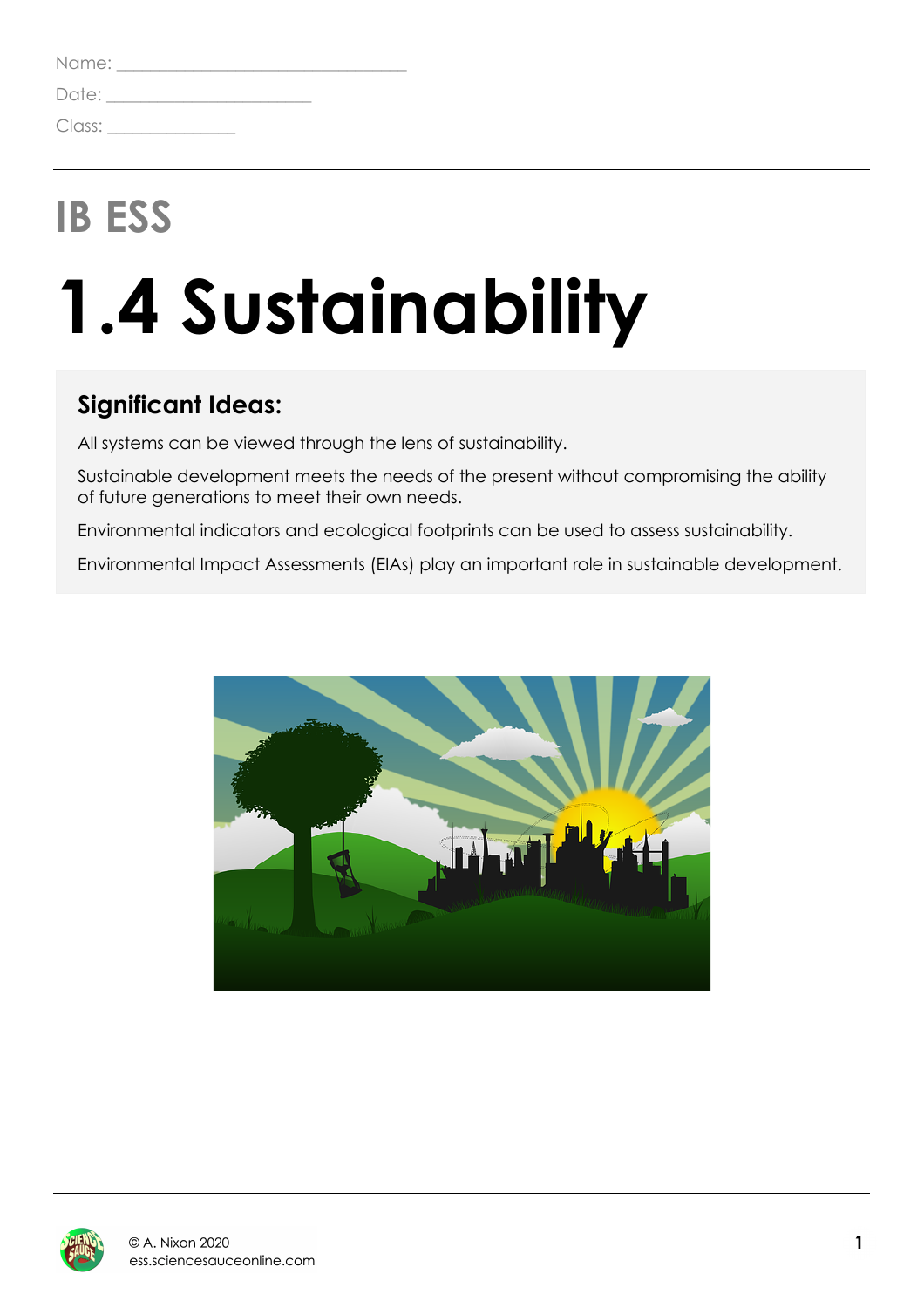| <b>Sustainability and Natural Capital</b>                                                                                                                                                                                                |
|------------------------------------------------------------------------------------------------------------------------------------------------------------------------------------------------------------------------------------------|
| 1. Define "sustainability".                                                                                                                                                                                                              |
|                                                                                                                                                                                                                                          |
|                                                                                                                                                                                                                                          |
| 2. List the ways in which a nation might measure sustainability.                                                                                                                                                                         |
|                                                                                                                                                                                                                                          |
|                                                                                                                                                                                                                                          |
| 3. State at least one advantage of measuring sustainability                                                                                                                                                                              |
| on a local scale:                                                                                                                                                                                                                        |
|                                                                                                                                                                                                                                          |
| on a global scale:                                                                                                                                                                                                                       |
|                                                                                                                                                                                                                                          |
|                                                                                                                                                                                                                                          |
| 4. Define "natural capital".                                                                                                                                                                                                             |
|                                                                                                                                                                                                                                          |
|                                                                                                                                                                                                                                          |
|                                                                                                                                                                                                                                          |
| 5. For the country you live in (or you could choose the country you're from if it's different to the<br>country you currently live in), list as many items of natural capital as you can think of that are<br>provided by the ecosystem. |
|                                                                                                                                                                                                                                          |
|                                                                                                                                                                                                                                          |
|                                                                                                                                                                                                                                          |

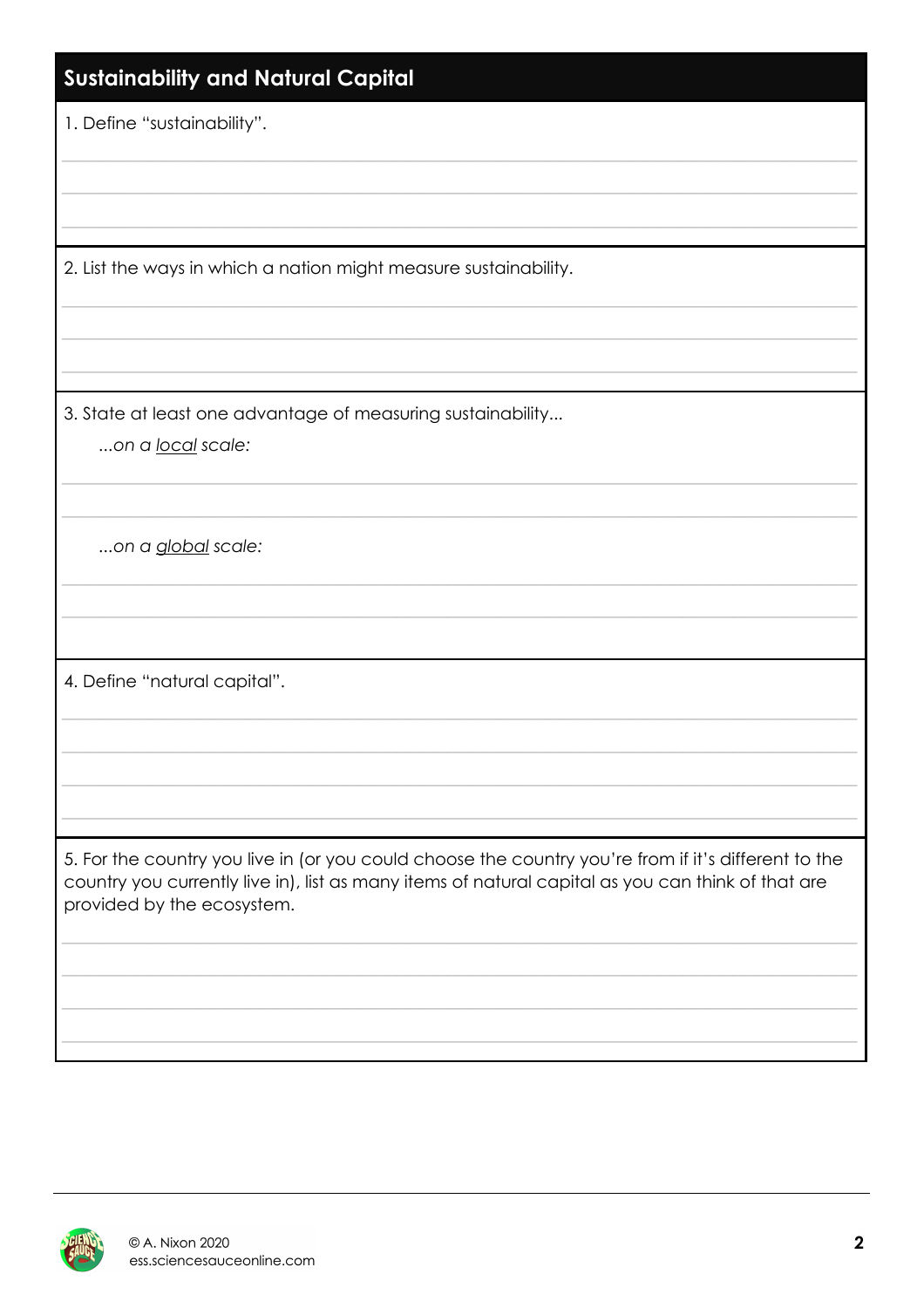| <b>Sustainability vs Natural Capital vs Natural Income</b> |  |
|------------------------------------------------------------|--|
| 1. Define "natural income".                                |  |

2. Using examples, distinguish between natural income of goods and natural income of services.

3. Explain how unsustainable land use might affect natural income for the current and future generations.

Hints:

- Think about the benefits of unsustainable land use (there are some, at least in the shortterm) as well as the drawbacks.
- Consider the various goods as well as services that land can provide, and the different people that benefit.
- Provide a balanced argument: should future generations be prioritized over the current generation? How might a technocentric person's opinion differ from an ecocentric person's opinion?

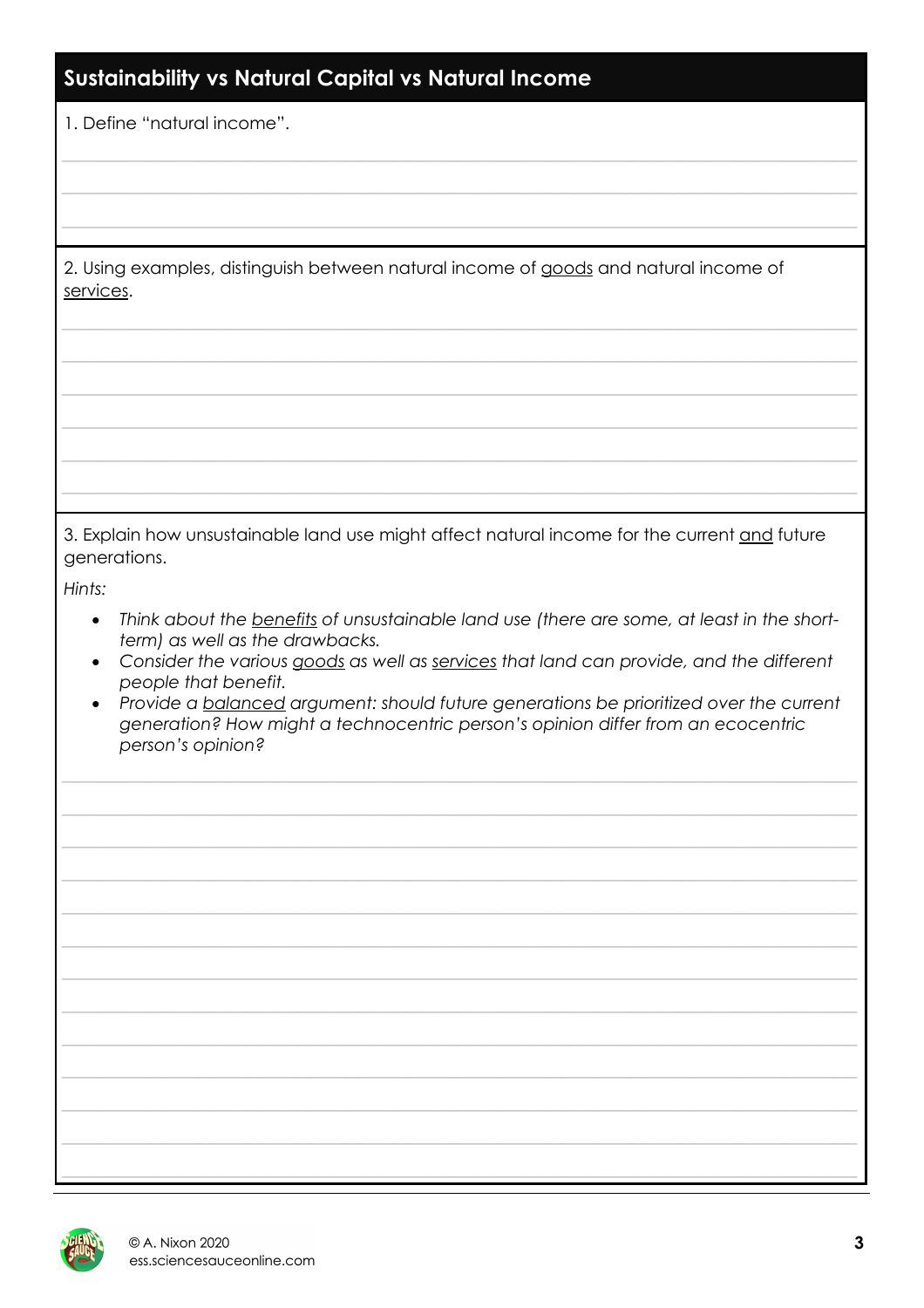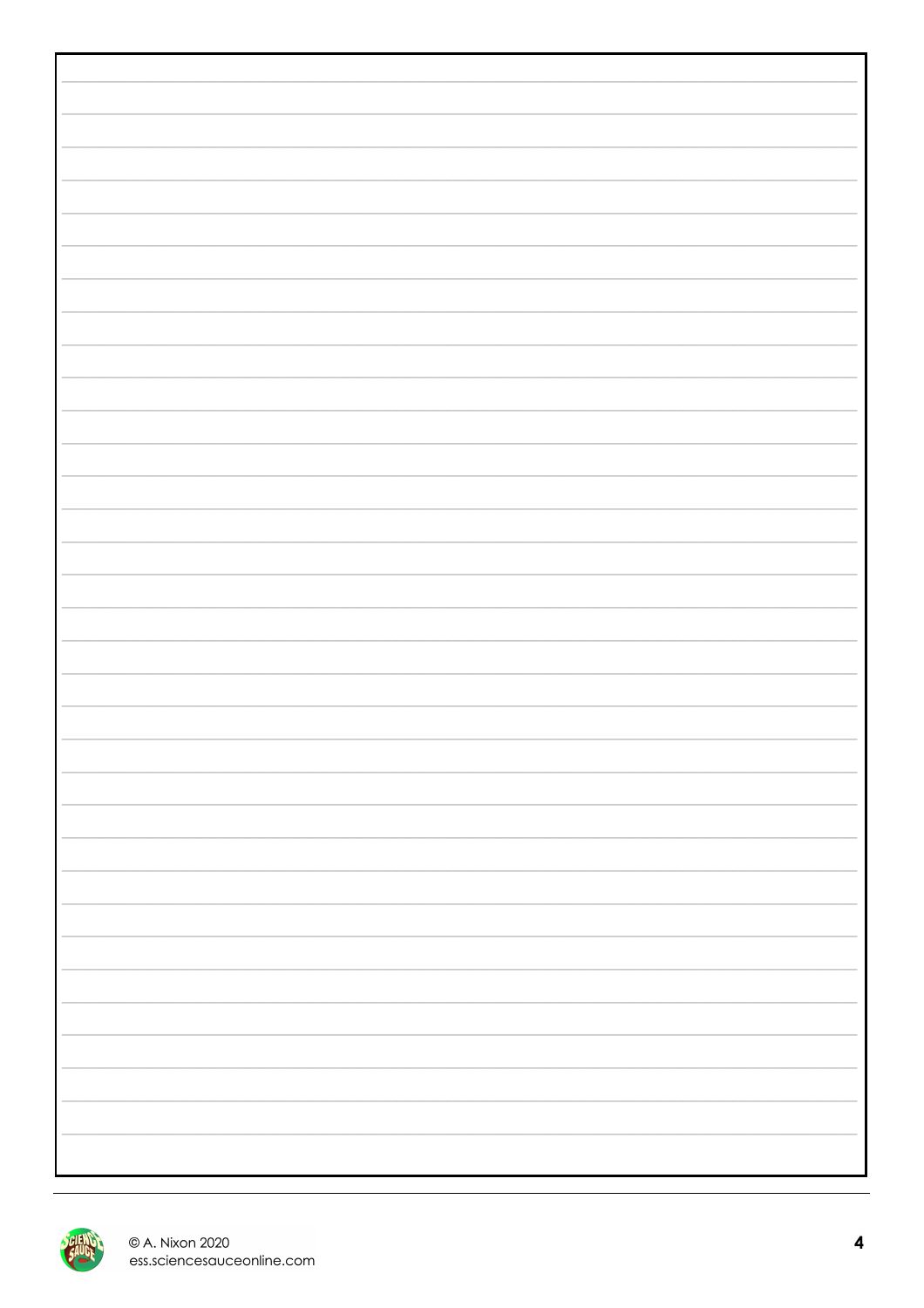| The Millennium Ecosystem Assessment                                                                                                                                                              |  |  |  |
|--------------------------------------------------------------------------------------------------------------------------------------------------------------------------------------------------|--|--|--|
| The MEA is very extensive and a lot of information has been published. To explore this<br>research, a good place to start is the "Ecosystems and Human Wellbeing: Synthesis",<br>available here: |  |  |  |
| http://www.millenniumassessment.org/documents/document.356.aspx.pdf.                                                                                                                             |  |  |  |
| The research has also been summarised in a more accessible format at this website:                                                                                                               |  |  |  |
| http://www.greenfacts.org/en/ecosystems/index.htm                                                                                                                                                |  |  |  |
| 1. Summarise the purpose of the Millennium Ecosystem Assessment.                                                                                                                                 |  |  |  |
|                                                                                                                                                                                                  |  |  |  |
| 2. Summarise the key findings of the MEA with regards to:                                                                                                                                        |  |  |  |
| a) The percentage of ecosystems worldwide that are currently being degraded.                                                                                                                     |  |  |  |
| b) Fish stock exploitation                                                                                                                                                                       |  |  |  |
| c) Surface freshwater use                                                                                                                                                                        |  |  |  |
| c) Mangroves                                                                                                                                                                                     |  |  |  |
| Use the "Ecosystems and Human Wellbeing: Synthesis" document to get information to answer<br>question 3, 4 and 5.                                                                                |  |  |  |
| 3. Regarding biomes (see page 4)                                                                                                                                                                 |  |  |  |
| a) Which three biomes had the most area converted by 1950?                                                                                                                                       |  |  |  |
| b) Which three biomes had the most area converted between 1950 and 1990?                                                                                                                         |  |  |  |
| c) What is the main cause for biome conversion?                                                                                                                                                  |  |  |  |

 $\_$  , and the contribution of the contribution of  $\mathcal{L}_\mathcal{A}$  , and the contribution of  $\mathcal{L}_\mathcal{A}$ 

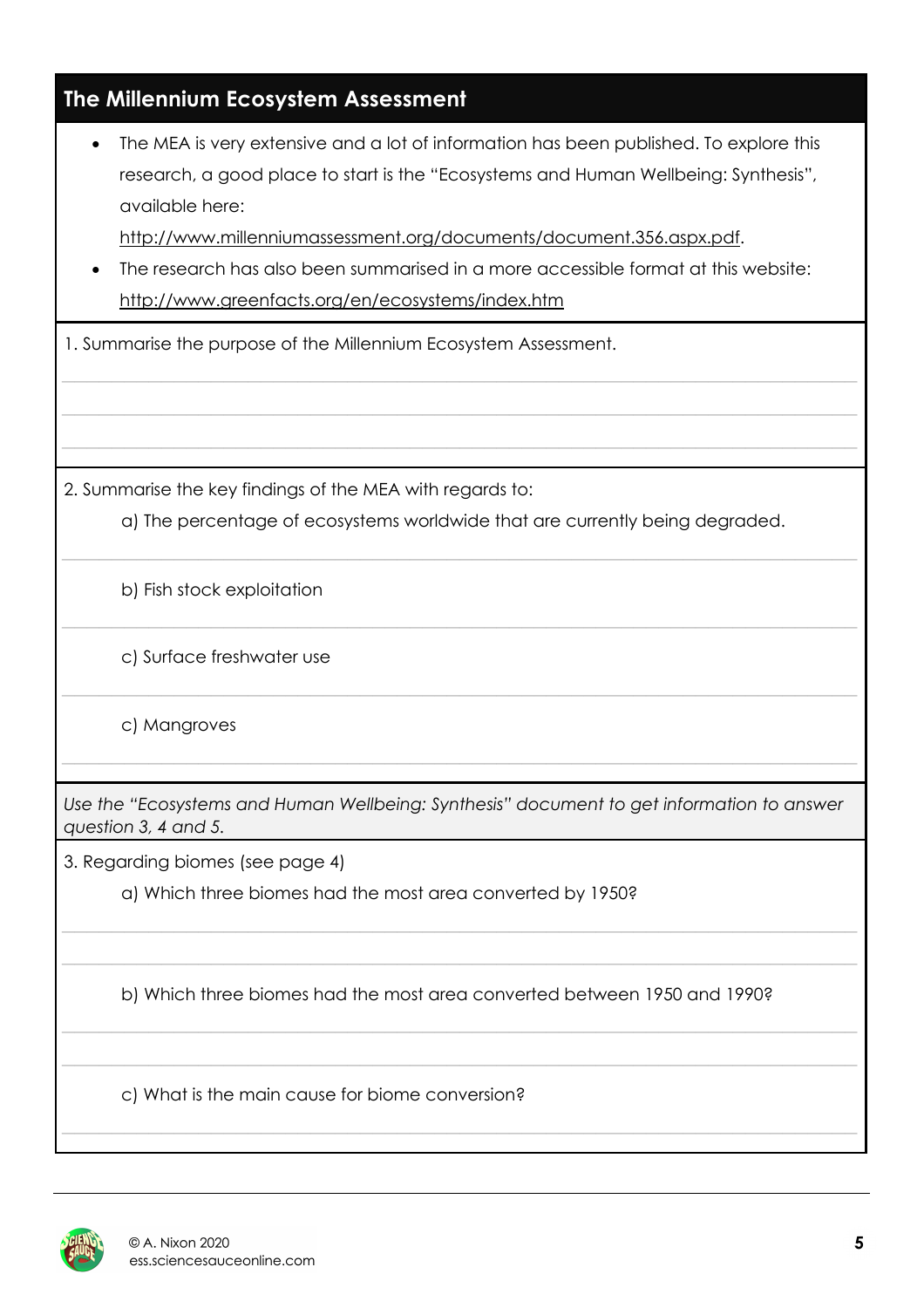4. Regarding extinction rates (see page 5):

a) What is the current situation on global animal extinction rates?

b) How is this expected to change in the future?

5. The report states (Page 6) that "*The degradation of ecosystem services often causes significant harm to human well-being*."

 $\_$  , and the contribution of the contribution of  $\mathcal{L}_\mathcal{A}$  , and the contribution of  $\mathcal{L}_\mathcal{A}$ 

 $\_$  , and the contribution of the contribution of  $\mathcal{L}_\mathcal{A}$  , and the contribution of  $\mathcal{L}_\mathcal{A}$ 

 $\_$  , and the contribution of the contribution of  $\mathcal{L}_\mathcal{A}$  , and the contribution of  $\mathcal{L}_\mathcal{A}$ 

 $\_$  , and the contribution of the contribution of  $\mathcal{L}_\mathcal{A}$  , and the contribution of  $\mathcal{L}_\mathcal{A}$ 

 $\_$  , and the contribution of the contribution of  $\mathcal{L}_\mathcal{A}$  , and the contribution of  $\mathcal{L}_\mathcal{A}$ 

 $\_$  , and the contribution of the contribution of  $\mathcal{L}_\mathcal{A}$  , and the contribution of  $\mathcal{L}_\mathcal{A}$ 

 $\_$  , and the contribution of the contribution of  $\mathcal{L}_\mathcal{A}$  , and the contribution of  $\mathcal{L}_\mathcal{A}$ 

 $\_$  , and the contribution of the contribution of  $\mathcal{L}_\mathcal{A}$  , and the contribution of  $\mathcal{L}_\mathcal{A}$ 

 $\_$  , and the contribution of the contribution of  $\mathcal{L}_\mathcal{A}$  , and the contribution of  $\mathcal{L}_\mathcal{A}$ 

 $\_$  , and the contribution of the contribution of  $\mathcal{L}_\mathcal{A}$  , and the contribution of  $\mathcal{L}_\mathcal{A}$ 

 $\_$  , and the contribution of the contribution of  $\mathcal{L}_\mathcal{A}$  , and the contribution of  $\mathcal{L}_\mathcal{A}$ 

a) Figure 8 on page 9 will help answer the following:

i) State the natural income of goods a forest can provide.

ii) State the natural income of services a forest can provide.

b) In what way(s) might a forest ecosystem's services become "degraded"?

c) Using forests as an example, explain how the use of natural capital for "marketed benefits" may be less economically sustainable than use for "non-marketed benefits".

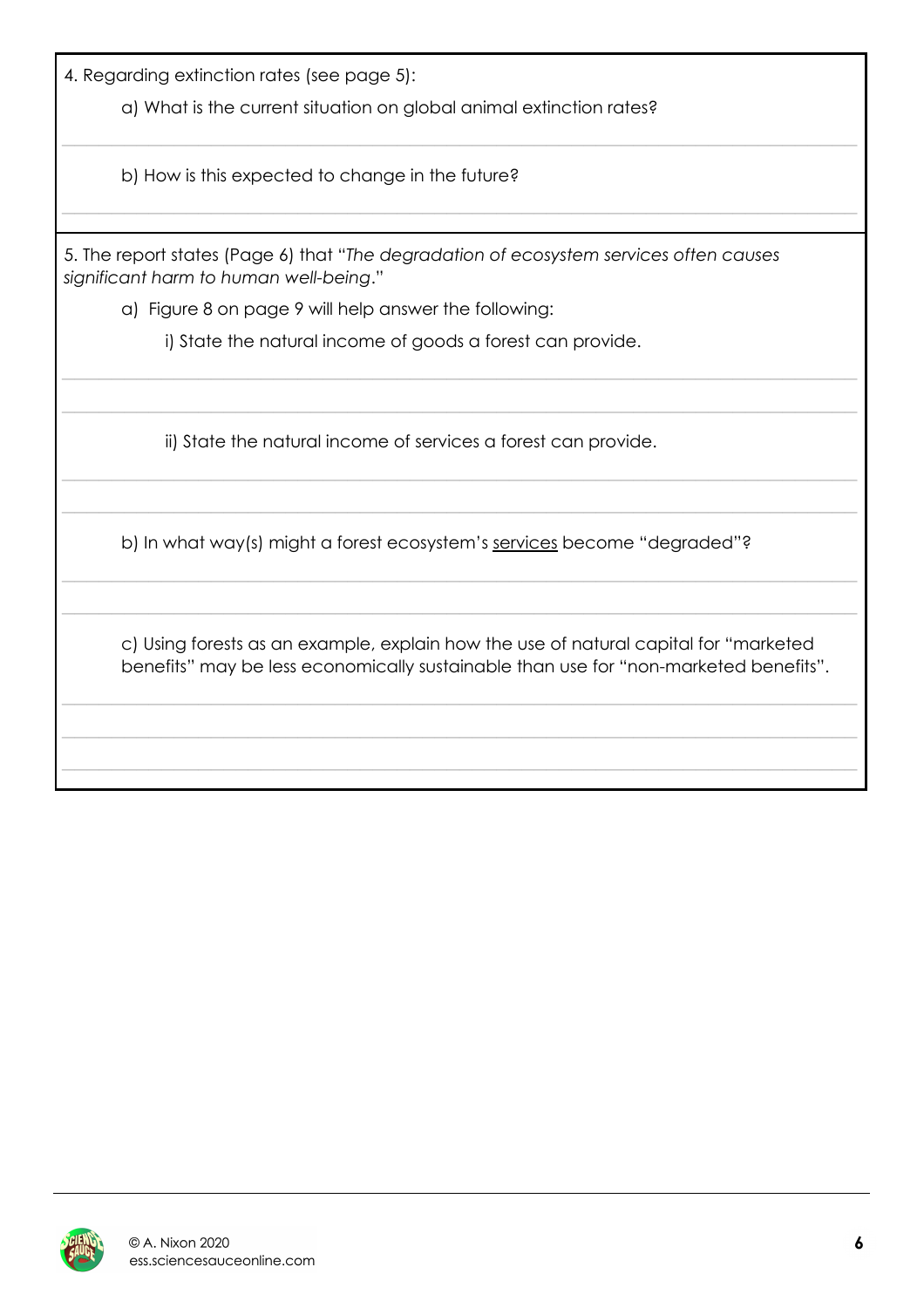|                           | 2. Using the table, briefly outline the stages of creating an EIA. |
|---------------------------|--------------------------------------------------------------------|
| <b>Stage</b>              | <b>Details</b>                                                     |
| Screening                 |                                                                    |
| Scoping                   |                                                                    |
| <b>Baseline study</b>     |                                                                    |
| Impact prediction         |                                                                    |
| Mitigation                |                                                                    |
| Monitoring/<br>Assessment |                                                                    |

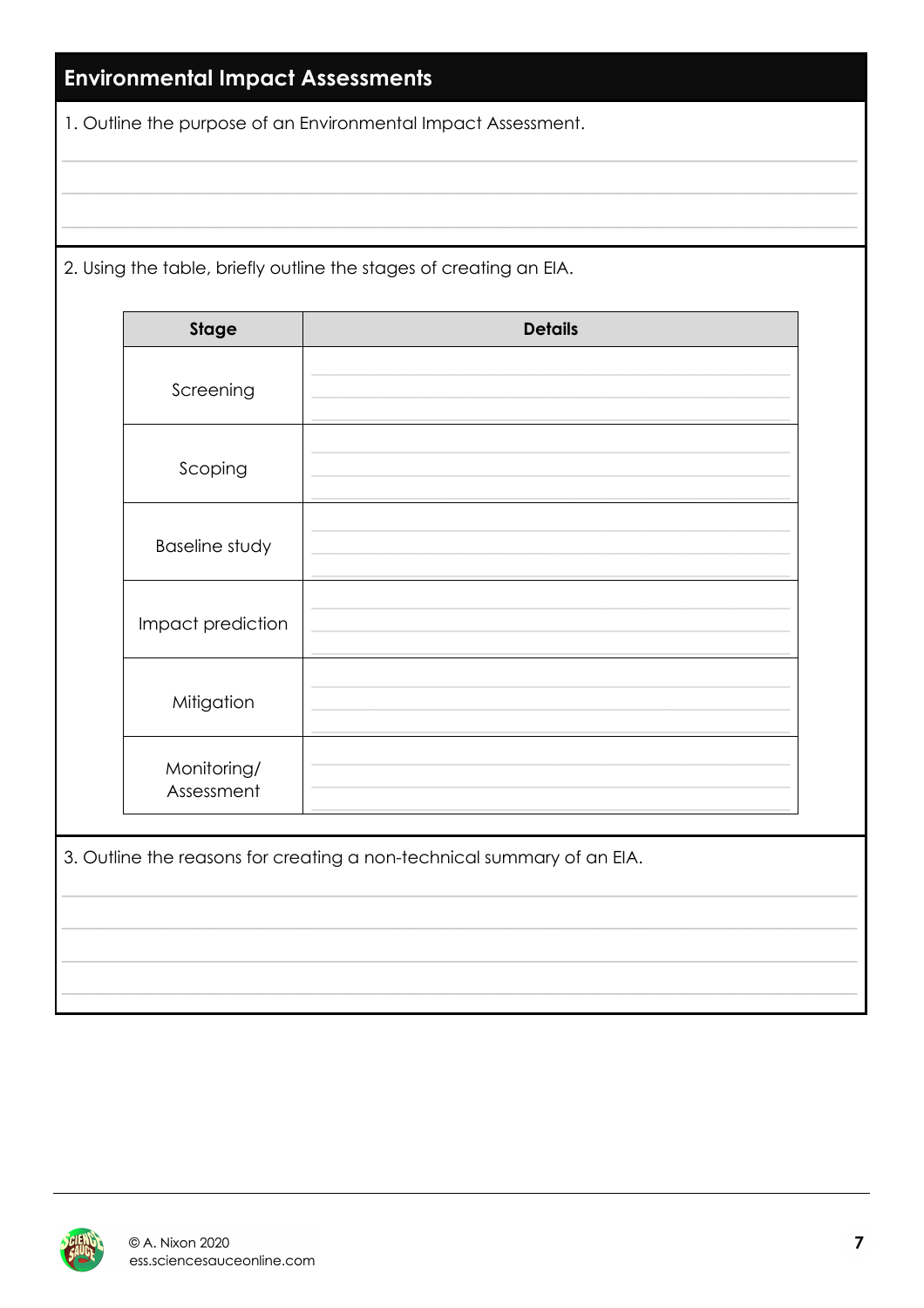| 4. Summarise at least four criticisms of EIAs. |  |  |
|------------------------------------------------|--|--|
|                                                |  |  |
|                                                |  |  |
|                                                |  |  |
|                                                |  |  |
|                                                |  |  |
|                                                |  |  |
|                                                |  |  |

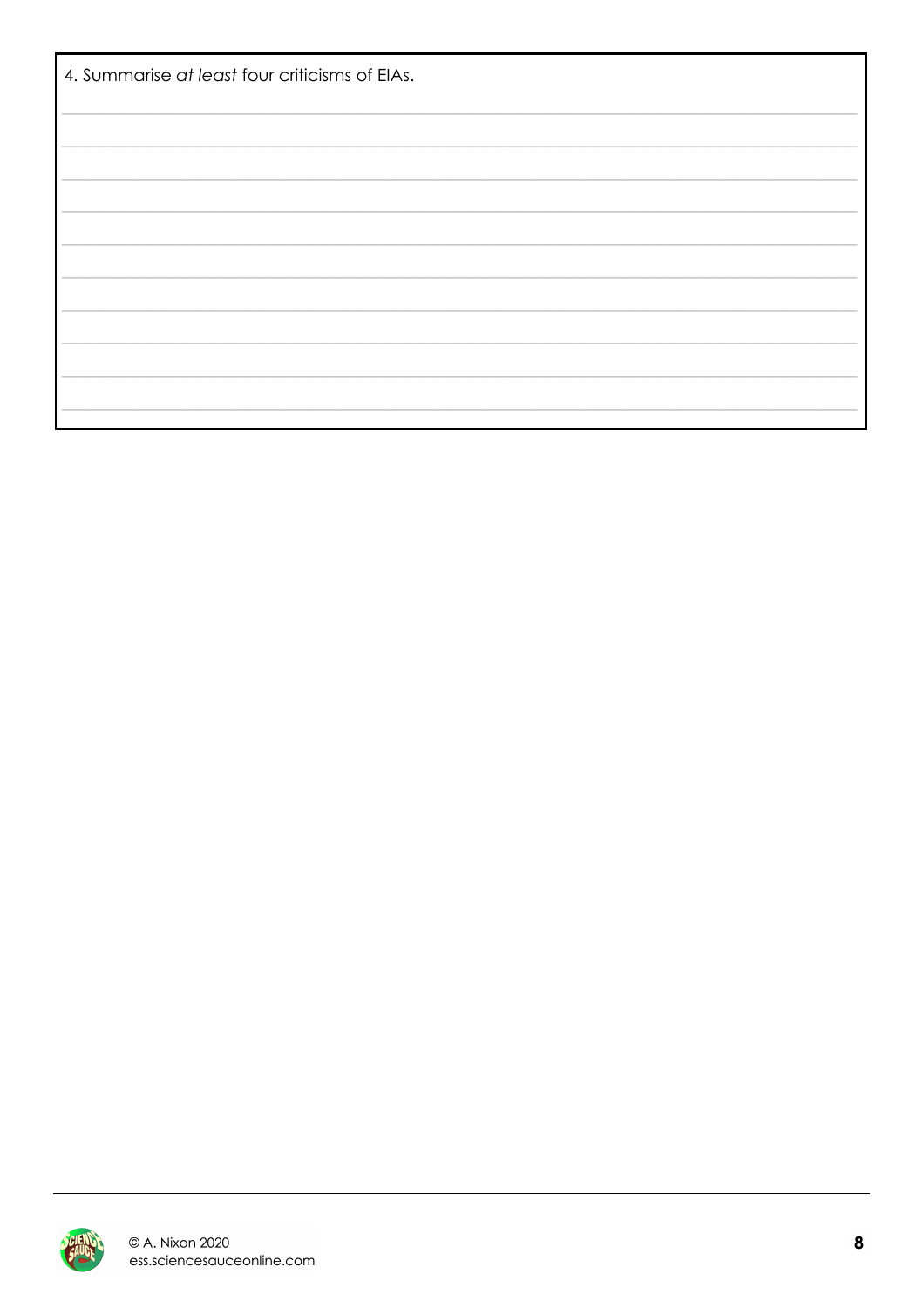## **Ecological Footprints**

1. Outline what is meant by the term "ecological footprint".

2. Outline how the following factors relate to the ecological footprint of a country.

The first one has been done for you.

| <b>Factor</b>           | <b>Details</b>                                                                                                                              |
|-------------------------|---------------------------------------------------------------------------------------------------------------------------------------------|
| Cropland                | The amount of land required to provide food for human<br>consumption (including food, animal feed, and other products<br>taken from crops). |
| Grazing land            |                                                                                                                                             |
| Carbon<br>sequestration |                                                                                                                                             |
| Forests                 |                                                                                                                                             |
| <b>Built-up land</b>    |                                                                                                                                             |
| <b>Fisheries</b>        |                                                                                                                                             |

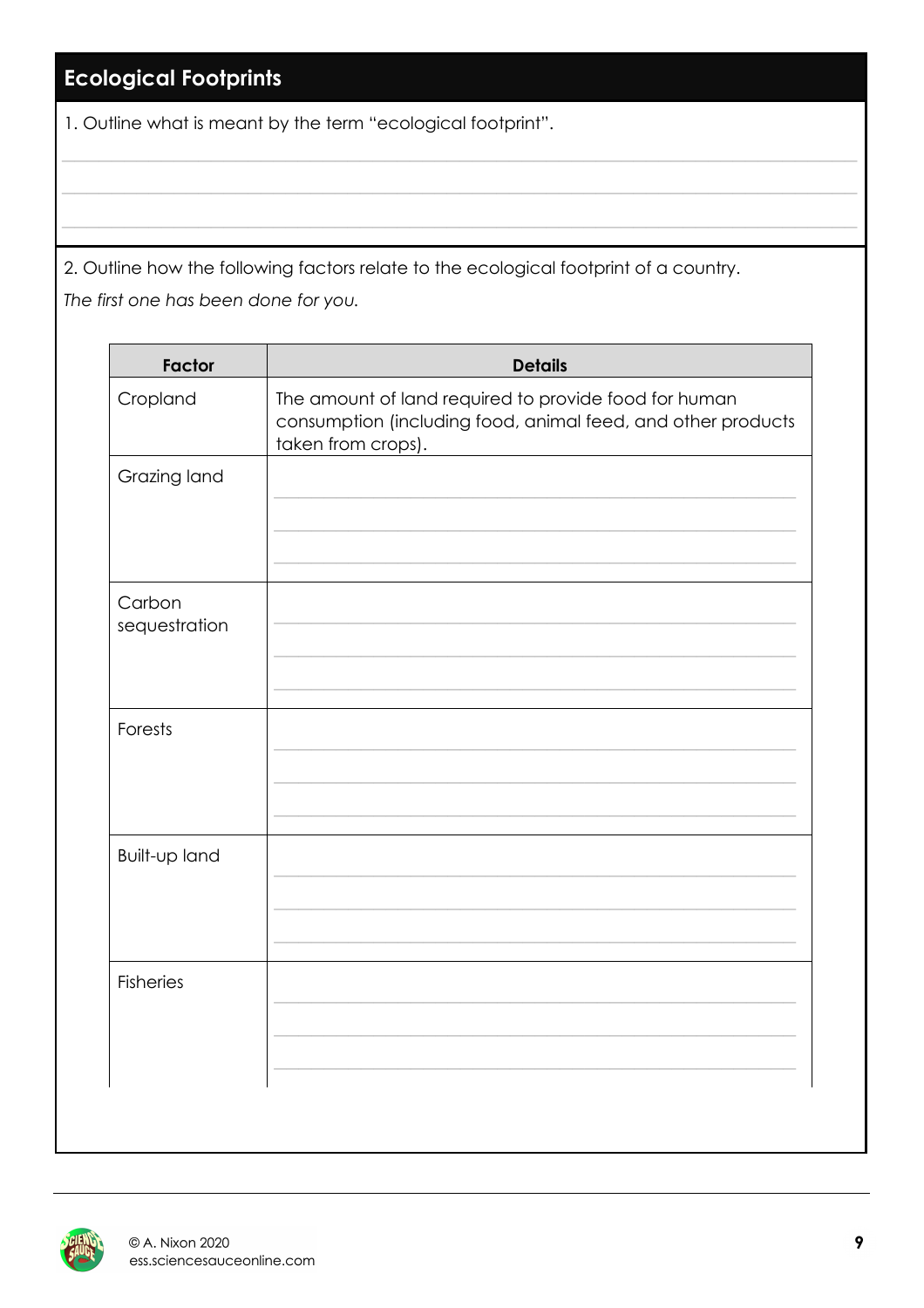An ecological footprint is often expressed as an area of land: if the size of a nation's ecological footprint is larger than their actual land mass, then they are living beyond their means and this is not sustainable.

 $\_$  , and the contribution of the contribution of  $\mathcal{L}_\mathcal{A}$  , and the contribution of  $\mathcal{L}_\mathcal{A}$ 

 $\_$  , and the contribution of the contribution of  $\mathcal{L}_\mathcal{A}$  , and the contribution of  $\mathcal{L}_\mathcal{A}$ 

 $\_$  , and the contribution of the contribution of  $\mathcal{L}_\mathcal{A}$  , and the contribution of  $\mathcal{L}_\mathcal{A}$ 

 $\_$  , and the contribution of the contribution of  $\mathcal{L}_\mathcal{A}$  , and the contribution of  $\mathcal{L}_\mathcal{A}$ 

3. Explain the link between EF and sustainability.

Another convenient way to think about an EF is "number of Earths". For example, how many Earths would we need if everybody on the planet lived your lifestyle?

4. Using the "number of Earths" method, make a sensible estimate of your ecological footprint. **Justify** the answer your give.

 $\_$  , and the contribution of the contribution of  $\mathcal{L}_\mathcal{A}$  , and the contribution of  $\mathcal{L}_\mathcal{A}$ 

 $\_$  , and the contribution of the contribution of  $\mathcal{L}_\mathcal{A}$  , and the contribution of  $\mathcal{L}_\mathcal{A}$ 

 $\_$  , and the contribution of the contribution of  $\mathcal{L}_\mathcal{A}$  , and the contribution of  $\mathcal{L}_\mathcal{A}$ 

 $\_$  , and the contribution of the contribution of  $\mathcal{L}_\mathcal{A}$  , and the contribution of  $\mathcal{L}_\mathcal{A}$ 

 $\_$  , and the contribution of the contribution of  $\mathcal{L}_\mathcal{A}$  , and the contribution of  $\mathcal{L}_\mathcal{A}$ 

 $\_$  , and the contribution of the contribution of  $\mathcal{L}_\mathcal{A}$  , and the contribution of  $\mathcal{L}_\mathcal{A}$ 

 $\_$  , and the contribution of the contribution of  $\mathcal{L}_\mathcal{A}$  , and the contribution of  $\mathcal{L}_\mathcal{A}$ 

 $\_$  , and the contribution of the contribution of  $\mathcal{L}_\mathcal{A}$  , and the contribution of  $\mathcal{L}_\mathcal{A}$ 

 $\_$  , and the contribution of the contribution of  $\mathcal{L}_\mathcal{A}$  , and the contribution of  $\mathcal{L}_\mathcal{A}$